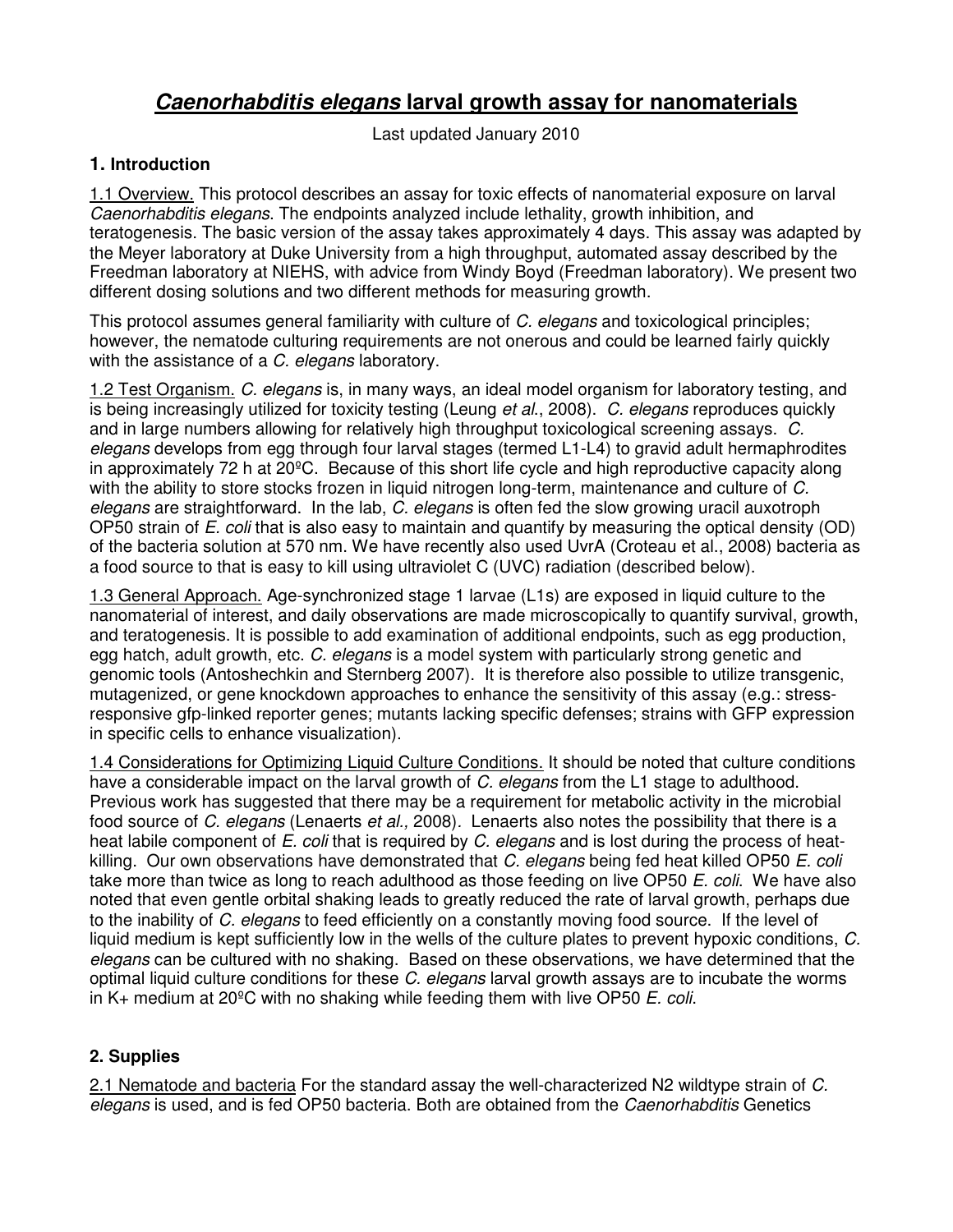Center http://www.cbs.umn.edu/CGC/, and the N2s are purchased anew each year to prevent genetic drift.

2.2 Equipment

- Microscope with digital camera and image acquisition and analysis software (or comparable)
- Cooling incubators for 20ºC nematode culture
- Tabletop centrifuge
- Balance
- $\cdot$  25 cm<sup>2</sup> cell culture flasks with vented caps
- 15 mL centrifuge tubes
- 1.5 mL microfuge tubes
- Glass Pasteur pipets
- Floor shaker set to 37° C
- Incubator set to 37° C
- 100-mm petri dishes
- Water bath set to 60° C
- Orbital Shaker
- Low-binding pipette tips (VERY IMPORTANT since larval worms tend to stick to inside of tips)
- Other standard laboratory equipment and supplies (pipettors, 24-well plates, etc.)
- 2.3 Chemicals and Solutions
	- LB broth
	- K-medium
	- K-medium plus cholesterol (K+; also known as Complete K medium: Boyd et al., 2009)
	- Bleaching solution (for egg preps)
	- K-agar
	- Sodium Azide
	- Moderately Hard Reconstituted Water (a low ionic strength alternative to K or K+ medium developed by Paul Bertsch's laboratory)

## **3. Experimental Procedure**

Note that essentially the same procedures can be carried out using K+, moderately hard reconstituted water, or other media. The procedure is described here for K+.

## 3.1 Prepare nematodes and supplies

- 1. At Day -1, Egg prep (see Appendix) from ~3 day-old plates containing gravid adults and eggs. This should be done  $\sim$  24 h prior to dosing. Place rinsed eggs in K+ medium overnight in 25 cm<sup>2</sup> cell culture flasks with vented caps to get synchronized L1s (Lewis and Fleming 1995).
- 2. Every 24 hrs prepare dosing solutions:
	- Dosing solutions are 500uL total in K+ for 24 well plates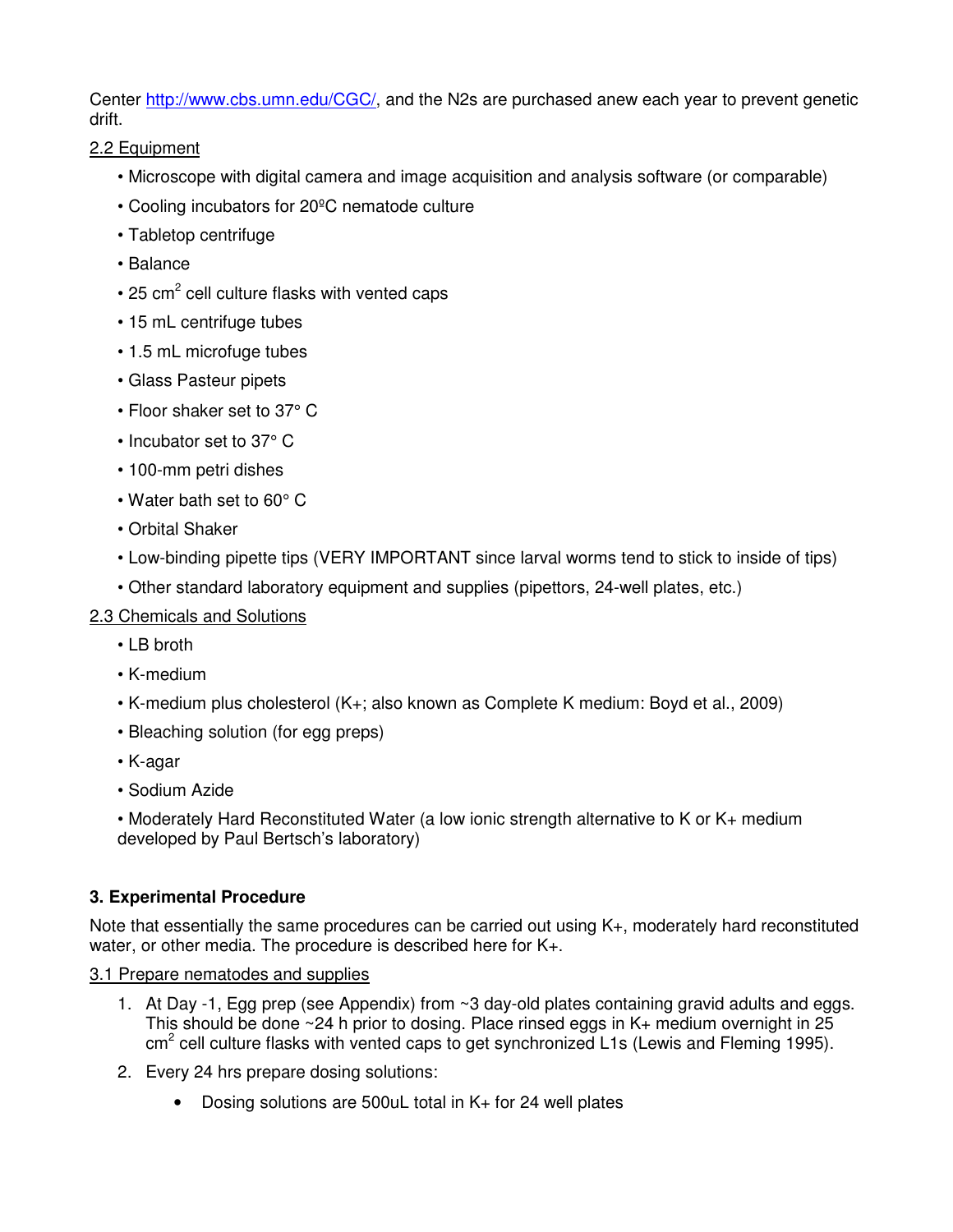- Determine volumes of nanoparticle stocks necessary to achieve target dosing concentrations in 500uL total volume; if volume of stock needed is large enough to cause concern over dilution of K+, consider making more concentrated K+ such that when nanoparticle stocks are added (usually suspended in water), the final K+ concentration is ~1X
- A good amount of OP50 can be achieved in dosing solutions by spinning down (15000rpm for 6 min) 50-100uL of the ~16hr OP50 culture in LB-broth for every 1mL of dosing solution (for day 1 of the experiment, you can put 10uL of the ~16hr OP50 culture in LB-broth for every 1mL of dosing solution since L1 and L2 larvae do not eat as much). Once spun down, aspirate off LB-broth and resuspend pellet in the appropriate volume of K+ medium (will need to make more concentrated to add to wells with a higher concentration of nanoparticles since less K+ medium will be added to these wells).
- Pipette appropriate volumes of K+ (or other) medium with OP50 into wells.
- Lastly, add nanoparticles from stocks as calculated to achieve target dosing concentrations.
- Consider the properties of the nanomaterial under consideration to avoid agglomeration, etc.

## 3.2 Set up exposure

- 1. At Day 0, spin down synchronized L1s at 2500 x g for 4 minutes in 15 mL centrifuge tubes
- 2. Decrease volume of K+ medium by aspiration, resuspend worms, then pipette 2uL onto glass slide and count worms to determine worms per uL.
- 3. Want at least 100 worms per 5uL so if necessary, spin down and aspirate off more K+ to further concentrate worms
- 4. Into a 24 well plate, add appropriate volume such that you end up with ~500 L1 larvae in each well (make sure to add no more than 25uL so as not to dilute dosing solution too much), shake tube each time you pipette to ensure an evenly distributed suspension of worms
- 5. Incubate at 20ºC (no shaking)

### 3.3 Observations

Record every 24 hours (or as desired)

### 3.3.1 Survival

Observe nematodes in wells to check for viability. If any potential lethality (lack of motion) is observed, continue with survival assessment; otherwise, proceed to growth assessment.

- 1. Tilt plate and let worms settle in bottom cusp of the wells (allow ~5-10 minutes for settling)
- 2. Using a 1 ml pipet, pipet out larvae and dosing solution into 1.5 ml microfuge tube. Other sizes of tubes are fine; **a key point is to identify tubes that the worms do not stick to**. Otherwise, you may lose a lot of worms.
- 3. Wash each well with K-med and add to centrifuge tube
- 4. Spin at 2200 x g for 2 minutes
- 5. Pipet ~10 nematodes onto a small k-agar dish and gently prod with platinum wire worm picker to assess viability. Nonresponsive nematodes are defined as dead.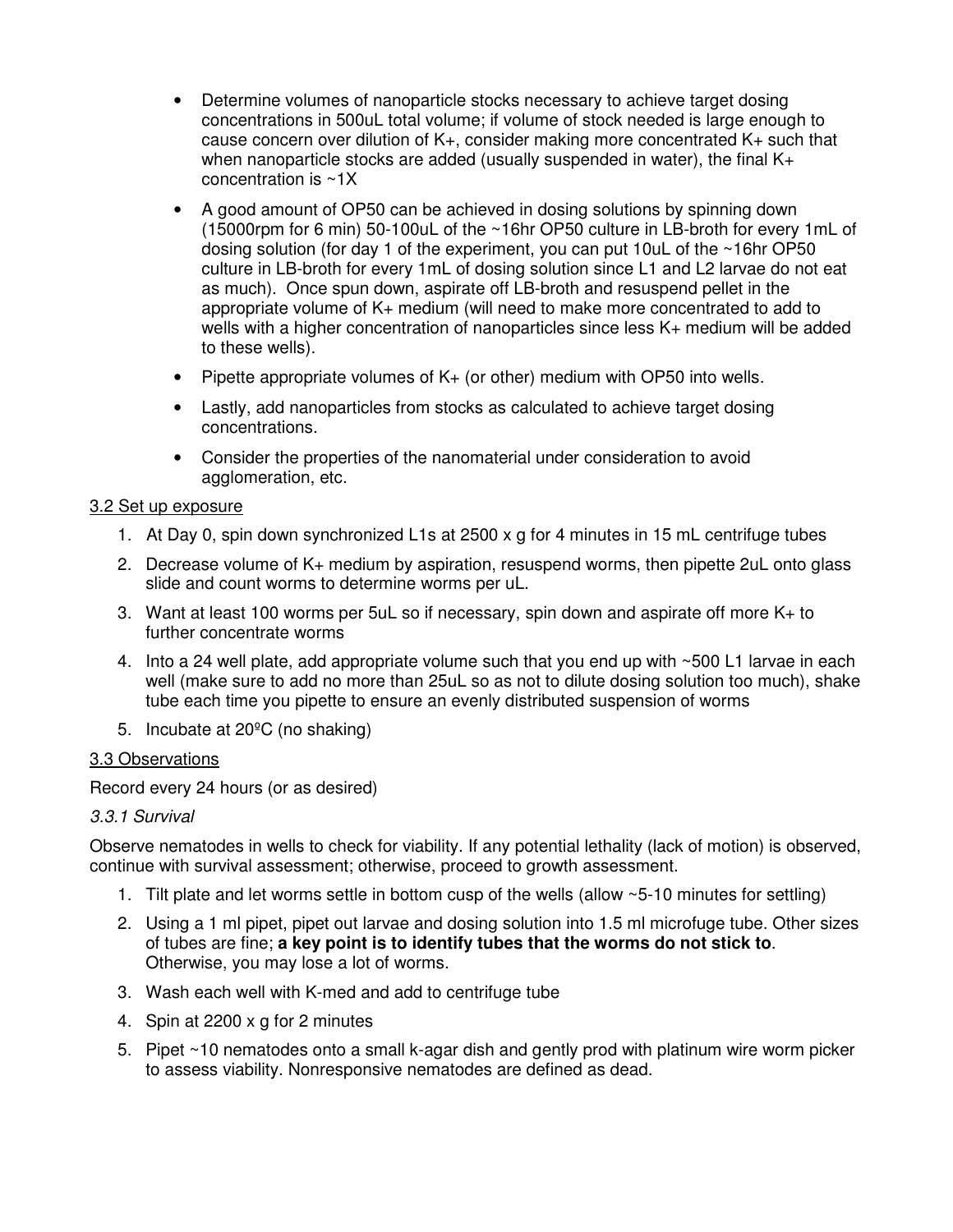Note: staining-based methods for determination of live vs dead worms using a COPAS Biosort (e.g., SyTox) have been described, but in our experience tend to underestimate toxicity because only nematodes that have been dead long enough for the cuticle's integrity to be compromised stain well.

## 3.3.2 Growth

Assuming that some or all of the nematodes are alive, quantify the growth of the nematodes either manually or using a COPAS Biosort, as follows. The advantages of the manual method are that lengths are described in microns, rather than arbitrary units, and a COPAS is not needed. The advantage of the COPAS is that a much higher "n" can be achieved, and the measurement is far faster.

## 3.3.2.1 Manual measurement

- 1. Tilt plates @ ~45 degrees for at least 5 minutes to allow gravity to collect larvae in the bottom cusp of the wells. Using a 1 ml pipette, pipette out larvae and all dosing solution into 1.5 ml low-stick tubes.
- 2. Using low-binding pipette tips, pipette out larvae and dosing solution into 1.5 ml microfuge tube
- 3. Wash each well with K-med and add to centrifuge tube
- 4. Spin at 2200 x g for 2 minutes
- 5. Pipette between 1-5 µl out of the bottom of the vial (want at least 20 larvae) onto a slide trying not to suck up any of the E. coli pellet (it helps to look at bottom of the tube under a dissecting scope while pipetting)
- 6. Add 2-3  $\mu$ l of 170 mM NaN<sub>3</sub> to immobilize the nematodes
- 7. Observe and capture image (use any magnification as long as all are consistent, 5X gets the largest number of worms in one field) then save with a name identifying the sample
- 8. Because slides dry out relatively quickly, do only 2 or 3 samples at a time
- 9. In a new 24 well plate, replenish dosing solutions (replenish every 24hrs to ensure consistent dosing with nanoparticles and enough bacteria to keep C. elegans well fed)
- 10. Spin worms down again (2200 x g for 2 minutes)
- 11. Pipette remaining larvae from the bottom of the tube (in as small a volume as possible [~20uL] to prevent dilution of the dosing solution) into the proper replenished well in the new 24 well plate.
- 12. Using imaging software (e.g. ImageJ) measure and record worm lengths
	- a. Intructions for using ImageJ: Open ImageJ, File, Import, Image Sequence
	- b. Click on the first image in the folder you saved images to and then click Open (all images will load in order)
	- c. Click Analyze, Set Measurement, and make sure Display Label is checked
	- d. Once your images are open in ImageJ, using the Segmented Line tool, draw a line down the midline of each worm in the field from tip to tip.
	- e. Click Analyze, Measure or press Ctrl+M and a box will pop up with the measurement of your segmented line in arbitrary units (at 5x magnification, 746 arbitrary ImageJ units  $=$ 1mm)
	- f. Periodically save the data in the measurements box to an Excel spreadsheet for later analysis.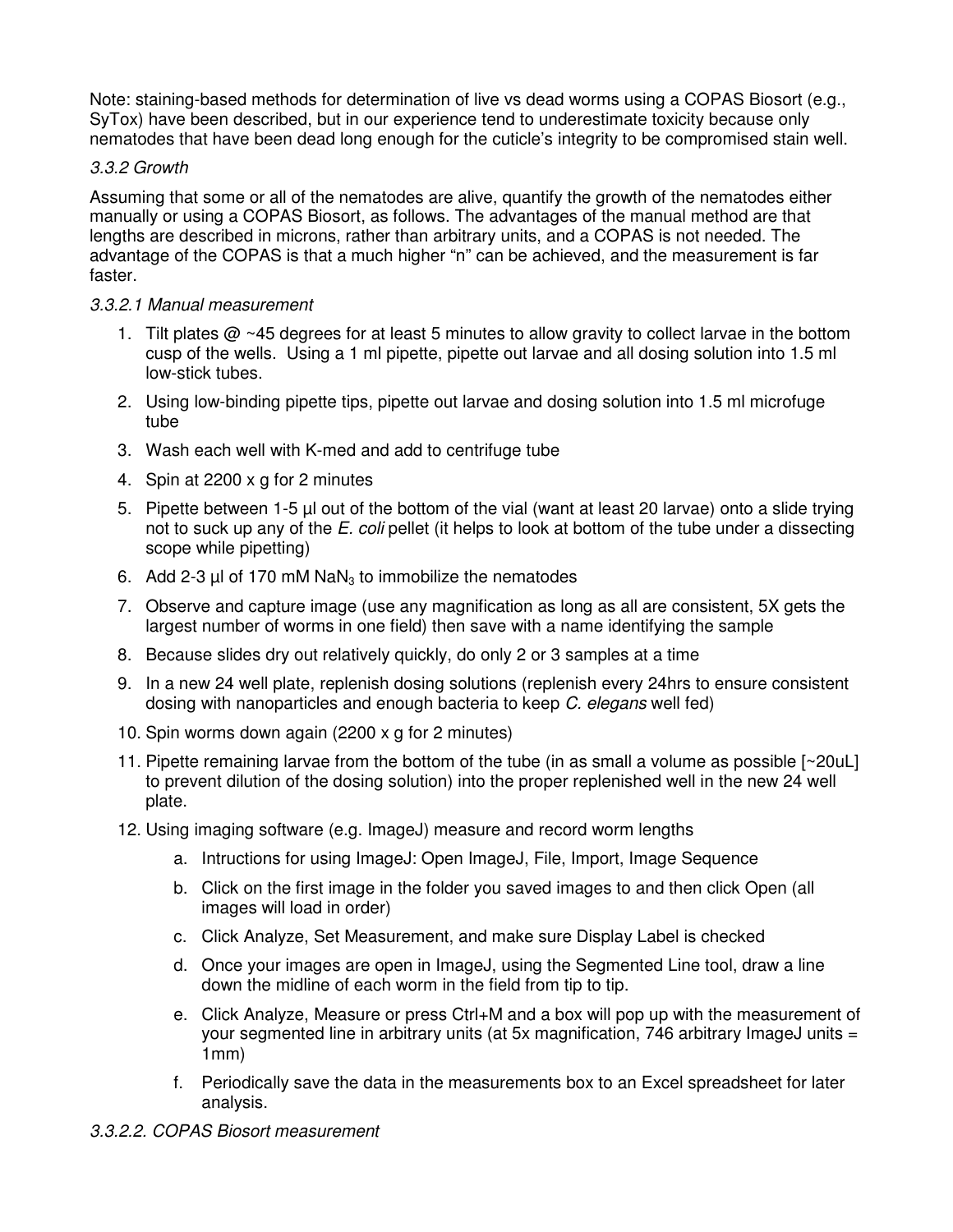Day 0: Dispensing worms

- 1. Turn on the main power of the COPAS BIOSORT system, computer and compressor.
- 2. Click START, wait as the laser powers up, and select DONE when laser power reaches  $10 \pm 1$ mW.
- 3. When pressures have equilibrated to previously set levels, click PRESSURE OK.
- 4. Click Clean button and watch for bubbles and debris dislodged from the flow cell.
- 5. Check the sheath flow rate, and make sure it is between 9 and 10 mls per minute.
- 6. Run control particles: place a minimum of 10 ml 20 ml of the control particles into the sample cup.
- 7. Select RUN CONTROL PARTICLES.
- 8. Press CLEAN several times and then click ACQUIRE.
- 9. Adjust the sample pressure, until system flow reads 5- 10 objects per second.
- 10. When a TOF mean of  $45 \pm 6.0$  is achieved, click ERASE.
- 11. Rinse the sample cup twice with deionized/distilled water, then fill the sample cup to the same level and click SAMPLE VALVE to let ddH<sub>2</sub>O flow through.
- 12. Align stage using ALIGN PLATE HANDLER & STAGE from the TOOLS pull down menu.
- 13. Set up sort values, including number of worms per well, delay and width.
- 14. Set gain values.
- 15. Place a lid from either a 24 or 96 well plate and select FILL PLATE.
- 16. Verify sort results by microscope; in most cases, the actual sorted worm number is only 70% of the set value. **It is important to plan your experiment with the expectation of this loss!**

Days 1, 2, 3: Measuring worms

- 1. Turn on the main power of the COPAS BIOSORT system, computer and compressor.
- 2. Click START, wait as the laser powers up, and select DONE when laser power reaches  $10 \pm 1$ mW.
- 3. When pressures have equilibrated to previously set levels, click PRESSURE OK.
- 4. Click Clean button and watch for bubbles and debris dislodged from the flow cell.
- 5. Check the sheath flow rate, and make sure it is between 9 and 10 mls per minute.
- 6. Run control particles: place a minimum of 10 ml 20 ml of the control particles into the sample cup.
- 7. Select RUN CONTROL PARTICLES.
- 8. Press CLEAN several times and then click ACQUIRE.
- 9. Adjust the sample pressure, until system flow reads 5- 10 objects per second.
- 10. When a TOF mean of  $45 \pm 6.0$  is achieved, click ERASE.
- 11. Rinse the sample cup twice with deionized/distilled water, then fill the sample cup to the same level and click SAMPLE VALVE to let ddH<sub>2</sub>O flow through.
- 12. Set gain values.
- 13. Check the box ReFlex.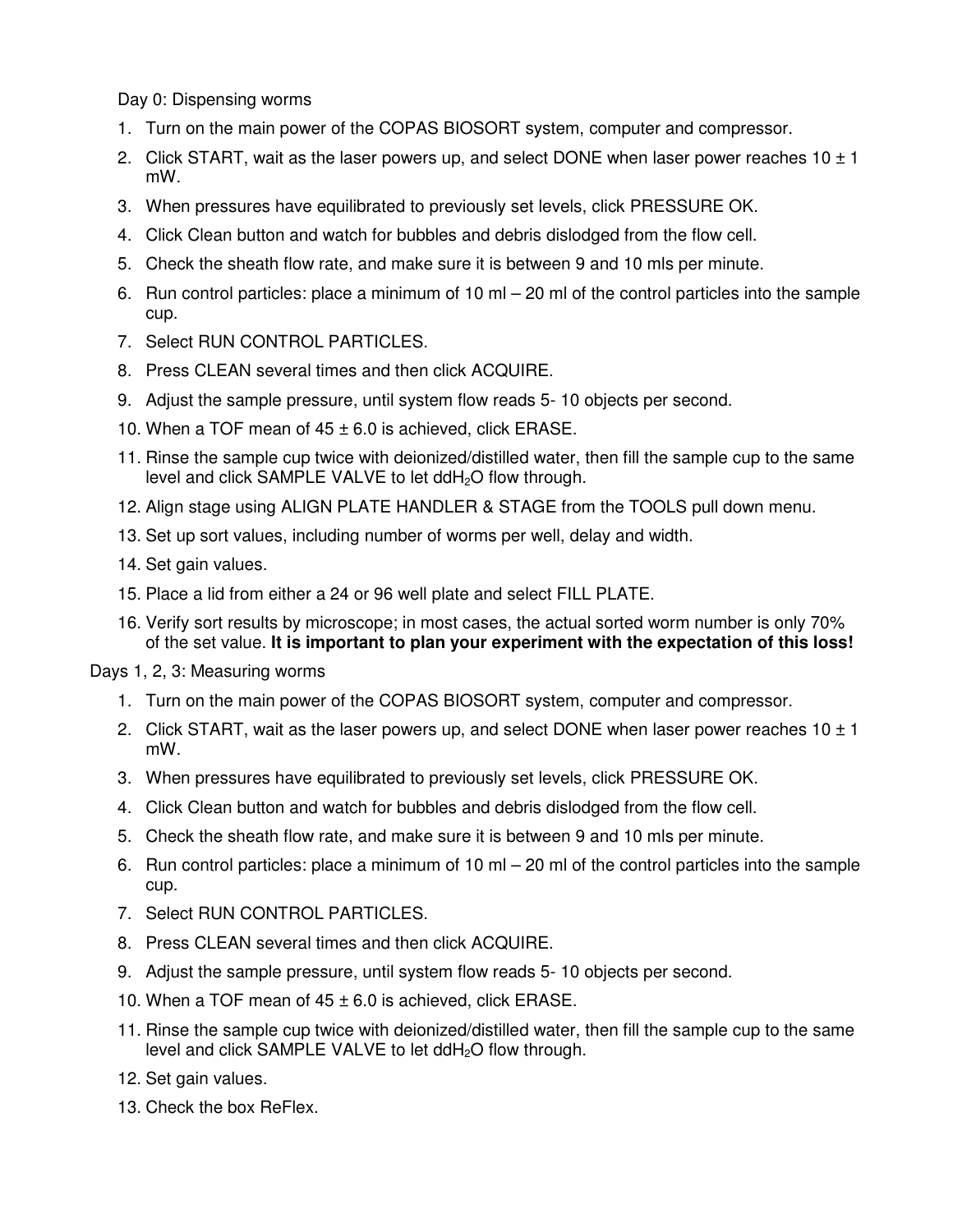14. Place a 96 well plate with worms and click SAMPLE.

## Data processing

- 1. Open the txt file and save it as Excel workbook.
- 2. Keep only the following categories in the excel file: row, column, stat sort, stat sel, TOF, EXT, Green, Yellow and Red.
- 3. Sort by row, column and TOF. We eliminate outliers for each day based on the TOF value of the previous day  $\pm$  1 standard deviation.
- 4. Screen for EXT outliers using the same method.
- 5. Plot TOF vs EXT data to screen out values not falling along the TOF vs EXT line that defines a worm.
- 6. Use TOF or EXT as an arbitrary unit to represent the growth of worms. TOF measurements tend to be more variable because the worms are not always completely straight when they go through the flow cell, so TOF flight data is best used with higher "n"s. EXT values are less variable but can be affected by the presence/absence of food and/or nanoparticles in the gut, so that they do not always represent size only. Young worms (up to4-5 days post-L4) tend to clear their guts in <30 minutes, however, minimizing this problem.

## 3.3.3 Teratogenesis/disrupted development

If desired, assess altered development and/or teratogenesis. The developmental pattern of C. elegans is nearly invariant and fully described at the cellular level, facilitating observation of altered development. These measurements may also be useful in that in some cases growth (size) can be only marginally altered, but significant concomitant alterations in larval stage or developmental pattern may be observed. For example, slower growth may reflect an overall delay in normal development, or a normal progression of larval stages but with smaller than normal size at the later stages.

The actual endpoints measured will vary with chemical and effect.

## **4. Recipes**

K-agar Plates

2.36 g KCl

3.0 g NaCl

- 2.5 g Bacto-peptone
- 17 g Bacto-agar

1 ml cholesterol (5mg/ml undenatured ethanol, heat to dissolve)

Add  $dH_2O$  to 1 L. Autoclave. Place in 60 $^{\circ}$  C water bath. After cooled, add:

1 ml  $1M$  CaCl<sub>2</sub> (sterile)

1 ml 1M MgSO<sub>4</sub> (sterile)

Dispense appropriate aliquots (15 ml for 100-mm, 7.5 for 60-mm, and 4 for 35-mm) into Petri plates.

Bleaching solution (for egg preps)

1.0g NaOH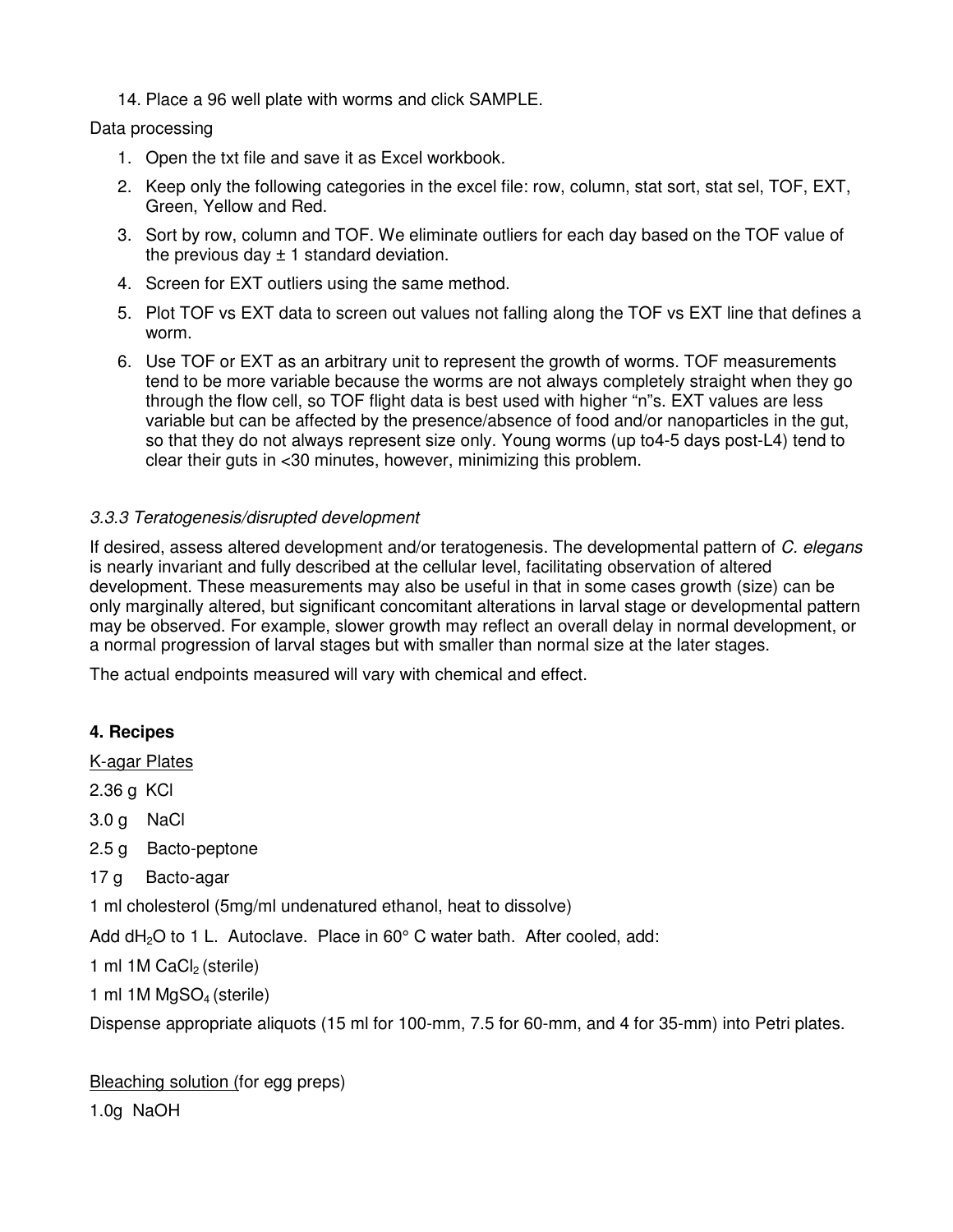20ml Clorox (5.25%NaOCl) Must be fresh! With no additional additives such as "fresh spring scent." 80ml dH2O

K-medium 2.36 g KCl 3 g NaCl 1000 ml  $dH<sub>2</sub>O$ 

LB broth 20 g Lennox L-Broth Base 1000 ml d $H_2O$ 

Autoclave. Cool to room temperature. Inoculate (using sterile technique) with a loop of frozen E. coli OP50 culture. Incubate at  $37^{\circ}$ C with shaking (250 rpm) overnight.

K-Medium Plus

To each liter of room temperature sterile K-medium, add sterile volumes of:

1 ml cholesterol (5mg/ml undenatured ethanol, heat to dissolve)

1 ml  $1M$  CaCl<sub>2</sub>

1 ml 1M  $MgSO<sub>4</sub>$ 

1M Potassium Phosphate, pH 6.0

136 g  $KH<sub>2</sub>PO<sub>4</sub>$ Add dH<sub>2</sub>O to 900 ml. Adjust pH to 6.0 with concentrated KOH. Add  $dH_2O$  to 1 L. Autoclave in 100-ml aliquots.

Trace Metals Solution 1.86 g  $Na<sub>2</sub>EDTA$ 0.69 g FeSO4\*7H<sub>2</sub>O 0.2 g MnCl $2*4H<sub>2</sub>O$ 0.29 g ZnSO4\*7H<sub>2</sub>O 0.016 g CuSO4 Add  $dH<sub>2</sub>O$  to 1 L. Autoclave in 100-ml aliquots. Store in dark (wrap in aluminum foil) at room

# temperature.

## Sodium Azide solution

Make a 1M stock solution. Add 170 µl of 1M stock to 830 µl of K-medium. Moderately Hard Reconstituted Water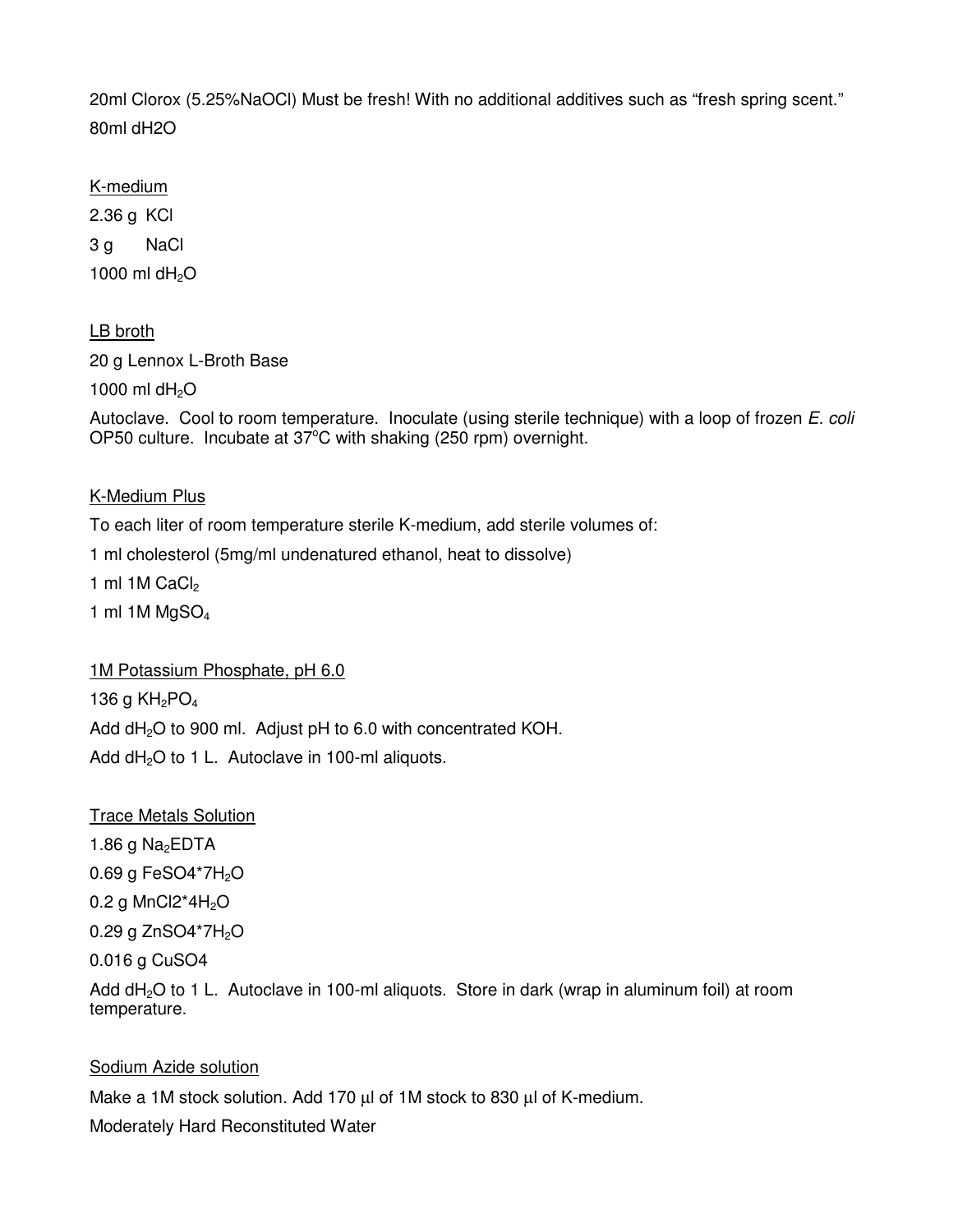(Low ionic strength, low-chloride-based buffer developed by Paul Bertsch's lab)

Per 1000mL of dH2O, add the following:

96.0mg NaHCO3 60.0mg CaSO4\*2H2O 60.0mg MgSO4\*7H2O 4.0mg KCl

Dissolve MgSO4\*7H2O before adding the other ingredients.

To acclimate the worms wash with K-media then 50% K-media and 50% recon let sit for one hour then transfer to 100% recon.

## **5. References**

- Antoshechkin I, and Sternberg PW. 2007. The versatile worm: genetic and genomic resources for Caenorhabditis elegans research. Nat. Rev. Genet. 8, 518-532.
- Boyd, W. A., Smith, M. V., Kissling, G. E., Rice, J. R., Snyder, D. W., Portier, C. J., and Freedman, J. H. 2009. Application of a mathematical model to describe the effects of chlorpyrifos on Caenorhabditis elegans development. PLoS ONE 4, e7024.
- Croteau, D. L., DellaVecchia, M. J., Perera, L., and Van Houten, B. 2008. Cooperative damage recognition by UvrA and UvrB: identification of UvrA residues that mediate DNA binding. DNA Repair (Amst) 7, 392-404.
- Lenaerts I, Walker GA, Van Hoorebeke L, Gems D, Vanfleteren JR. 2008. Dietary Restriction of Caenorhabditis elegans by Axenic Culture Reflects Nutritional Requirement for Constituents Provided by Metabolically Active Microbes. J. Gerontol. Vol. 63A, No. 3, 242-262.
- Lewis JA, Fleming JT. 1995. Basic culture methods. In Caenorhabditis elegans: Modern Biological Analysis of an Organism Edited by: Epstein HF, Shakes DC. San Diego, CA: Academic Press; 1995:3-29.
- Leung MC-K, Williams PL, Benedetto A, Au C, Helmcke KJ, Aschner M, Meyer JN. In press. Caenorhabditis elegans: an emerging model in biomedical and environmental toxicology. Toxicol. Sci. Epub June 19 2008.

## **6. Appendices**

### 6.1 "Egg Prep"

1. Use any plate containing high concentration of eggs (>5000). This can be a 3-day old dauer plate, or 4-day old egg prep plate. Using considerable pressure on a squirt bottle, apply K-medium to loosen eggs. Swirl plate for a few seconds to loosen eggs, or rub with a bent glass bar. Pipet worm solution to 15-ml centrifuge tube with a sterile pipet. Rinse plate 3x to ensure maximum recovery.

- 2. Fill tube with K-medium ~12 ml.
- 3. Centrifuge at 2000rpm for 2 min to pellet everything.

4. Remove supernatant and resuspend pellet in about 10 ml clorox solution and let it sit for 10 min. Resuspend worms with pipet every 2-3 min. (Clorox will kill all worm stages except the eggs.) Do not let sit more than 15 min or the egg prep will yield fewer eggs.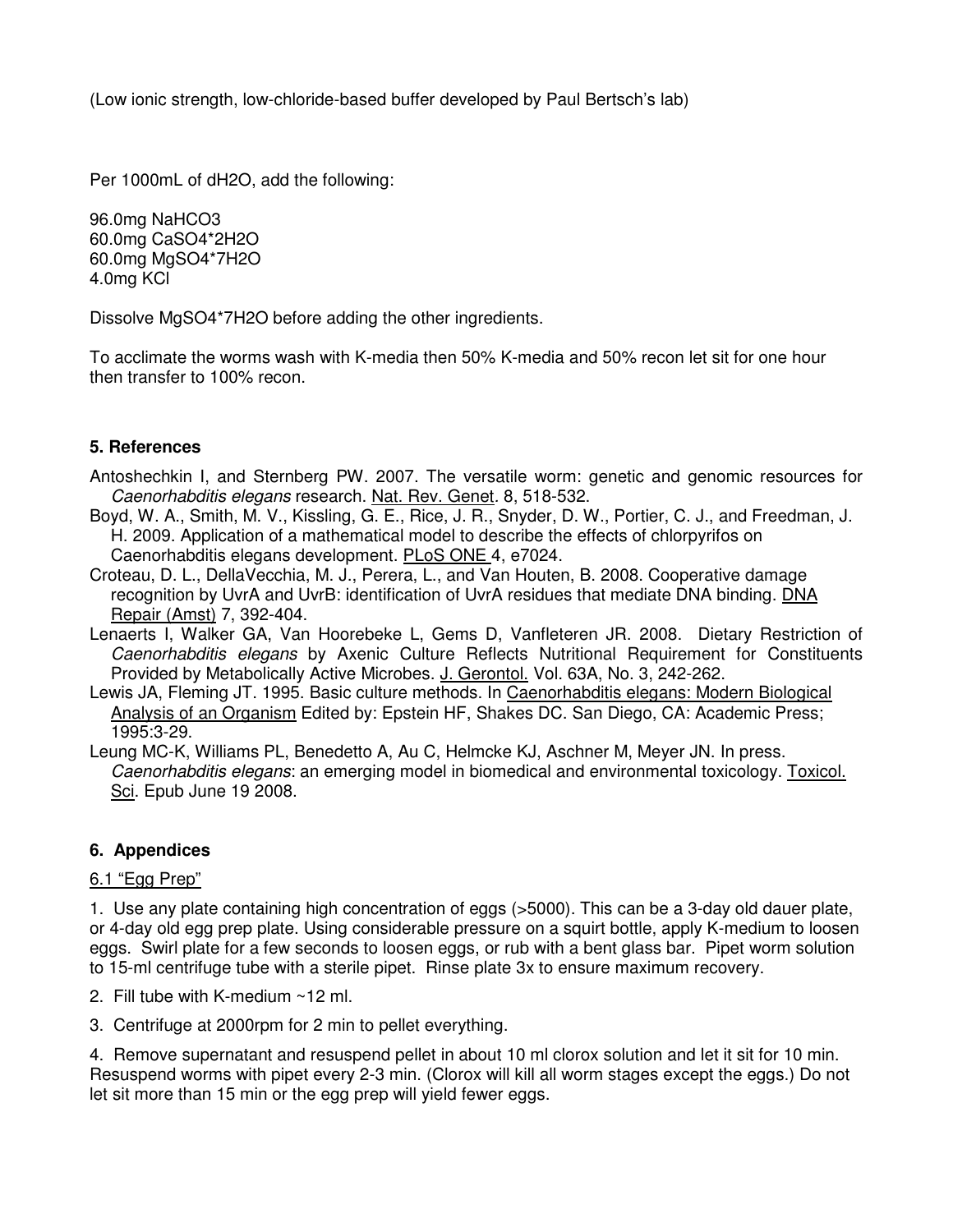5. Centrifuge at about 2000 rpm for 2 min to pellet and remove the supernatant. You may continue to use the same pipet because you will be diluting the clorox solution.

6. Resuspend pellet in K- medium.

## 6.2 Live OP50 preparation

The food source is made by inoculating LB broth with OP50, culturing ~16hrs at 37° C with vigorous shaking, centrifuging and cleaning the pellet. Use the OD at 570 nm for consistency from experiment to experiment. The amount of food to be added depends on the duration of the test and the life stage of the C. elegans being fed and should be optimized ahead of time. The goal is to add enough that the worms do not run out of food, but as little as possible to minimize any ability of the bacteria to dilute to nanomaterial or create hypoxic conditions.

1. Determine amount of OP50 required to feed the C. elegans while in dosing solutions and aliquot from the ~16hr culture in LB-broth accordingly

2. Centrifuge at 10000rpm for 10 min.

3. Remove supernatant and rinse with K medium. Vortex to resuspend pellet, and centrifuge as above. Repeat for a total of three rinses and resuspend in the volume of K+ medium needed for dosing solutions.

## 6.3 Heat-Killed OP50 preparation

When it is unclear whether the observed larval growth effects of a toxin are attributable to their direct effects on C. elegans or an indirect effect as a result of the toxin killing the C. elegans OP50 food source it may be appropriate to feed C, elegans with heat-killed OP50, even though as noted earlier, C. elegans fed on heat-killed OP50 grow at approximately half the rate of C. elegans fed on live OP50. In this manner, the direct effects of the toxin can be assessed without the confounding factor of the toxin's effect on live OP50.

1. Transfer some of a ~16hr culture of live OP50 in LB-broth to a 50mL conical; leave cap slightly loose to allow venting

2. Place 50mL conical in a boiling water bath for ~30 min.

3. Allow to cool and use as described for live OP50 above.

### 6.4 UV-Killed E. coli preparation

For the aforementioned reasons (see 6.3), it may be appropriate to feed C. elegans with UV-killed bacteria. We have found that C. elegans grows better on UV-killed E. coli than on heat-killed E. coli. Thus, using UVC radiation to kill bacteria may be a better way of avoiding the confounding factors associated with feeding live E. coli to the worms during these growth assays. Instead of using OP50 for this preparation, a UV-sensitive strain (WP2 UvrA; Croteau et al., 2008) of E. coli is used to ensure UV-killing.

1. Transfer ~6mL of a ~16hr culture of live UvrA  $E$ . coli in LB-broth to a 150cm petri dish (or any other container with a completely flat bottom that will allow for a very thin layer of the culture to be evenly spread out)

2. Let UV lamp warm up for 5 to 10 minutes then obtain UVC (254nm) intensity reading using radiometer (set up so that the intensity at the spot you will be dosing the bacteria is ~500-700 uW/cm2; this will decrease the time needed to kill all the bacteria in the plate).

3. Based on the UVC intensity reading, dose UvrA bacteria with at least 1000J/m2

(calculate time needed as follows: intended dose/(intensity reading in  $\mu W/cm^2/100$ ) = seconds of exposure needed to achieve intended dose; Thus if you want a dose of 1000J/m2 and the intensity reading you obtain using the radiometer is  $600$ uW/cm2,  $1000/(600/100) = 1000/6 = 166.67$ seconds/60 = 2.78 minutes of exposure needed.)